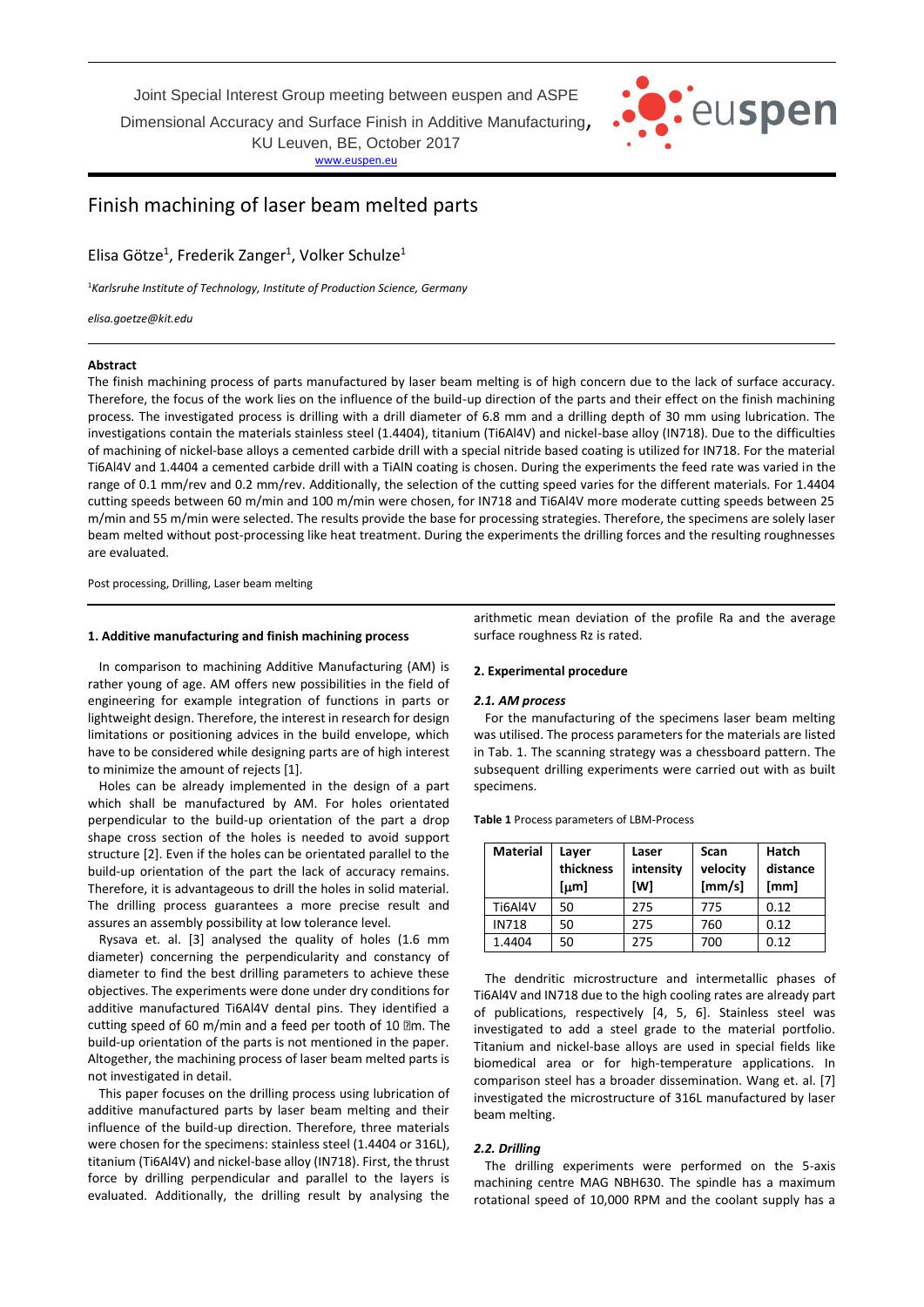

**Figure 1.** Experimental Setup

pressure of 40 bar. The experimental setup for the investigations is shown in Fig. 1.

The drill diameter was 6.8 mm with a drilling depth of 30 mm using lubrication in the form of emulsion. Due to the high thermomechanical loads while machining nickel-base alloys [8] a cemented carbide drill with a special nitride based coating (RT 100 HF from Gühring oHG) was utilized for IN718. For the material Ti6Al4V and 1.4404 a cemented carbide drill with a TiAlN nanoA coating (RT 100 VA from Gühring oHG) was chosen.

In addition to the material the drilling parameters, cutting speed and feed rate, were varied as listed in Tab. 2. Using these values a full factorial experimental design was chosen, resulting in 27 examined parameter combinations. Each experiment was repeated five times. The maximum and minimum value of those five measurements were rejected. Therefore, three results were considered for the evaluation.

| <b>Material</b> | Cutting speed [m/min] | Feed rate [mm/rev] |  |
|-----------------|-----------------------|--------------------|--|
| Ti6Al4V         | 35                    | 0.10               |  |
| Ti6Al4V         | 45                    | 0.15               |  |
| Ti6Al4V         | 55                    | 0.20               |  |
| <b>IN718</b>    | 25                    | 0.10               |  |
| <b>IN718</b>    | 35                    | 0.15               |  |
| <b>IN718</b>    | 45                    | 0.20               |  |
| 1.4404          | 60                    | 0.10               |  |
| 1.4404          | 80                    | 0.15               |  |
| 1.4404          | 100                   | 0.20               |  |

**Table 2** Drilling parameters for the experiments

In Fig. 2 the orientation between the layered specimen and the drill is shown to assure clarity and precision of the chosen designation. The build-up orientation of the layered specimen is indicated by z-direction.



**Figure 2.** Pictogram of orientation between drill and layered specimen

In Fig. 3 an exemplary graph of the measured drilling process is shown and the relevant time areas for the evaluation is marked. For the evaluation the unfiltered values were taken into account.



**Figure 3.** Depiction of the evaluation of the thrust force during the drilling process parallel to the build-up orientation of the specimen (IN718: cutting speed of 45 m/min and feed rate of 0.2 mm/rev)

#### *2.3. Analysis methods*

During the drilling experiments the thrust force was measured with a rotating 4-components dynamometer of type 9124B by Kistler Instrumente AG. The sampling rate was set to 20 kHz. Therefore, the maximum parameter set of feed rate 0.2 mm/rev and cutting speed 100 m/min results in 64 measurement-points for the thrust force during drilling through one 50 am thick layer of the material. This allows analysing the single layers. However, the noise of the signal exceeds the difference between the layers, hence the transition of the layers cannot be resolved.

The resulting arithmetical mean deviation of the profile Ra and the average surface roughness Rz of the holes was measured by a MarSurf XR20 perthometer with a diamond tip. The parameters chosen for the roughness measurement, Ra and Rz, are the measuring distance of 5.6 mm, the measuring speed of 0.5 mm/s, the measuring interval of 0.5  $\mu$ m and the filter type Gauss. The expanded uncertainty *U* of the perthometer is lower than 3%. Each hole was measured four times in machining direction at various positions of the circumference.

# **3. Results**

## *3.1. Thrust Force*

To investigate the influence of the build-up orientation of the specimens the thrust force during the drilling process was taken into account. The results of the evaluation are shown in Fig. 4 for the different feed rates. Generally, the standard deviation was insignificant for the measured thrust forces. Therefore, to guarantee the clarity the standard deviation was omitted.

Furthermore, the thrust force is increasing for an increasing feed rate, which was expected. In comparison to IN718 and Ti6Al4V, the thrust force of 1.4404 increases significantly about 60 N between a feed rate of 0.1 mm/rev and 0.2 mm/rev.

The drilling perpendicular to the layers of IN718 evokes either the same thrust forces than the machining parallel to the layers or the thrust forces lie below the value of drilling parallel to the layers.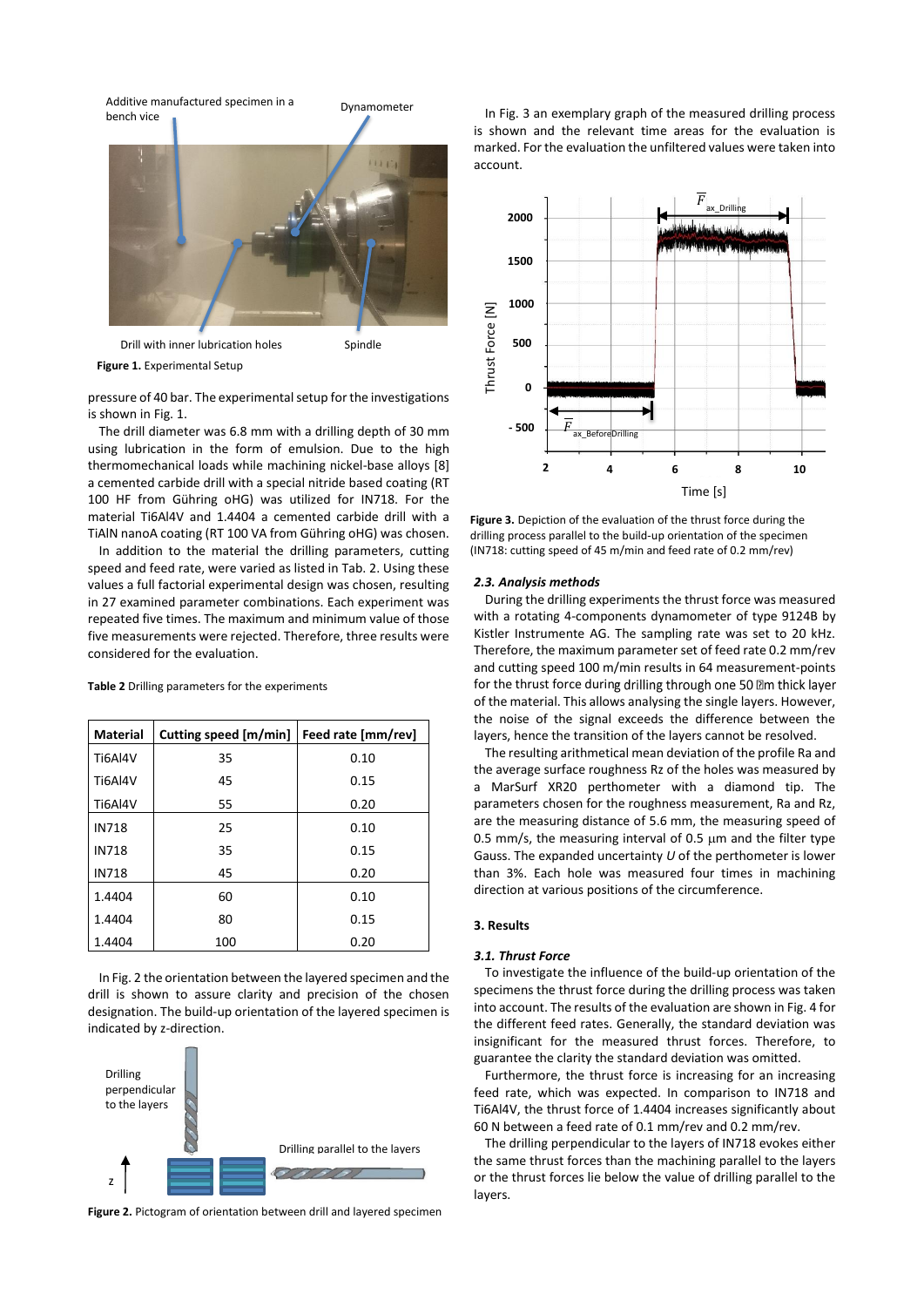



The thrust force shows the same behaviour like IN718 for a cutting speed of 55 m/min while machining Ti6Al4V. The thrust force during drilling parallel to the layers increases significantly for a cutting speed of 55 m/min, whereas for lower cutting speeds the thrust force is almost constant. The influence of wear can be excluded in this case due to a drill change before proceeding with the experiments at this cutting speed. Furthermore, the thrust force is constantly around 100 N higher for drilling perpendicular to the layers. However, in the case of Ti6Al4V the standard deviation by machining with a cutting speed of 35 m/min and a feed rate of 0.1 mm/rev is significantly high. During one drilling operation with these parameters a drill breakage happened. This result indicates an inappropriate parameter combination. Additionally, the standard deviation of the thrust forces calculated for the drilling processes perpendicular to the layers of Ti6Al4V show a higher value of ±24 N compared to the machining operation parallel to the layer orientation of the material with a value of ±6 N.

For stainless steel the influence of the inhomogeneous layered material is only relevant for low cutting speeds where the forces are little higher at machining perpendicular to the layers.

By comparing the thrust forces of IN718 and 1.4404 of drilling parallel to the layers the thrust force behaves opposite. For 1.4404 at the lowest feed rate the thrust force is almost constant and increases for higher feed rates and a cutting speed of 60 m/min. The highest thrust force appears at a feed rate of 0.2 mm/rev and a cutting speed of 60 m/min. For machining IN718 the highest thrust force appears also for a feed rate of 0.2 mm/rev, but the thrust force is almost constant for the three cutting speeds. For the other feed rates a significant decrease of the thrust force by about 200 N is noticed while the cutting speed is increased from 25 m/min to 45 m/min.

In general, the assumption is that during the drilling process parallel to the layers the thrust force is stationary due to the uniform material in machining direction. In addition, it was expected that drilling perpendicular to the layers would result in an oscillating thrust force due to an expected hardened intermediate zone between two successive layers. The reason is the manufacturing process. The laser has to melt the powder of the actual layer and partially the prior layer to connect both layers. Regarding Ti6Al4V, the higher range of standard deviation of machining perpendicular to the layers compared to the drilling process parallel to the layers could be an indication for this assumption.

Due to the fact that the noise of the recorded signal was too high so that the individual layer could not be resolved. Instead the experiments reveal more general information about the occurring thrust force while drilling perpendicular or parallel to the layers. The effect of the build-up direction on the drilling process of IN718 is insignificant. The reason could be that the hardness of the material is already very high, so that a further laser hardening during the manufacturing process cannot be resolved. For machining Ti6Al4V the thrust force depends on the build-up orientation and the drilling parameters significantly. It seems that for lower cutting speeds, 35 m/min and 45 m/min, the perpendicular drilling to the layers induce higher thrust forces compared to the parallel drilling. But for an increased cutting speed the opposite is the case. Regarding the material 1.4404 an influence of the build-up orientation could only found for a cutting speed of 60 m/min and a feed rate of 0.2 mm/rev. Therefore, the perpendicular drilling to the layers show higher a higher thrust force.

#### *3.1. Roughness*

Initially, the arithmetic average and the standard deviation of Ra and the average surface roughness Rz of the laser beam manufactured specimens were examined. The results are shown in Tab. 3 and were categorized by lateral surface, indicating the surfaces of the specimen which were surrounded by powder, and deck surface, indicating the last layer (maximum z-direction) of the part, to point out the different conditions. The roughness values are similar to those found in the literature [9, 10].

The results for the holes for Ra are depicted in Fig. 5 and the values of Rz are presented in Fig. 6. For IN718, Ra and Rz decrease for an increasing feed rate and at a cutting speed of 55 m/min the machining of the different layered material is negligible. Ra and Rz of Ti6Al4V show a parabolic function with a minimum at a cutting speed of 45 m/min. The layers of the material is only an issue while drilling with a feed rate of 0.15 mm/rev. The drilling process perpendicular to the layers of the material results in higher Ra as machining parallel to the layers. This correlates to the force behaviour at this parameter set.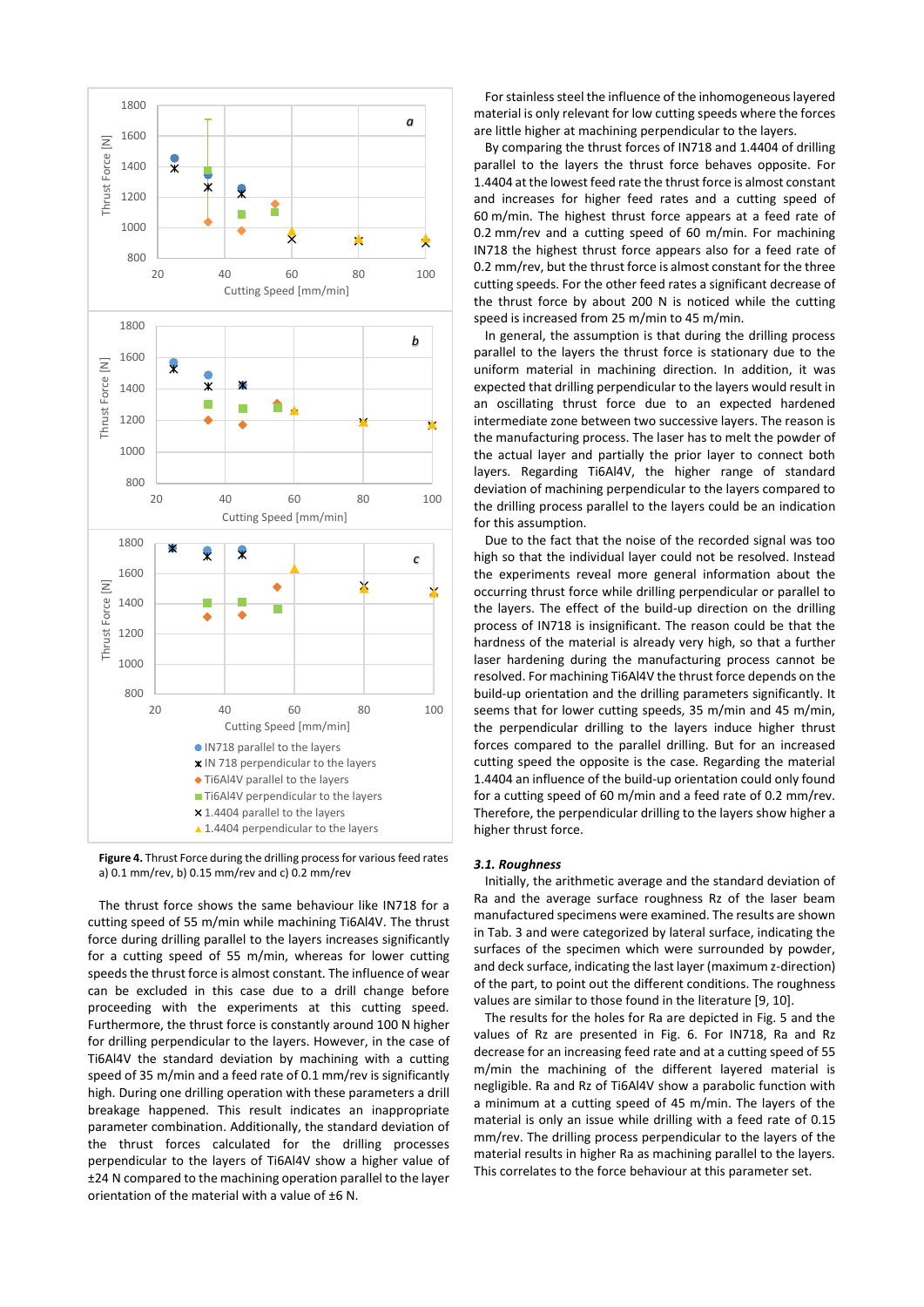**Table 3** Ra, Rz and the standard deviation of the specimen surface

| <b>Material</b>                   | Ra [µm] | s [µm] | $Rz$ [µm] | s [µm]  |
|-----------------------------------|---------|--------|-----------|---------|
| Ti6Al4V<br>(lateral surface)      | 8.46    | ±0.67  | 45.41     | ±3.50   |
| <b>IN718</b><br>(lateral surface) | 2.93    | ±0.19  | 14.63     | ±0.47   |
| 1.4404<br>(lateral surface))      | 5.28    | ±0.41  | 26.5      | ±2.63   |
| Ti6Al4V<br>(deck surface)         | 5.53    | ±1.64  | 31.81     | $+7.27$ |
| <b>IN718</b><br>(deck surface)    | 3.99    | ±1.51  | 19.23     | ±6.07   |
| 1.4404<br>(deck surface)          | 6,11    | ±1,41  | 30,24     | ±6,36   |



Figure 6. Ra in µm of the holes for various feed rates a) 0.1 mm/rev, b) 0.15 mm/rev and c) 0.2 mm/rev

For 1.4404, the layers of the material to the machining direction is of significance while the thrust forces show no significant influence. At lower cutting speeds the holes drilled perpendicular to the material layers show a higher average roughness Ra and absolute roughness Rz. An exception appears at a cutting speed of 100 m/min and a feed rate of 0.2 mm/rev. Ra increases also for the drilling perpendicular to the layers while Rz of the parallel machined specimen is higher than that of the perpendicular machined one.

It was expected that the roughnesses Ra and Rz are lower at drilling parallel to the material layers because of the expected homogeneity of the layer. In general, the results confirm this assumption. For IN718 such a difference cannot be identified.



Figure 7. Rz in um of the holes for various feed rates a) 0.1 mm/rev, b) 0.15 mm/rev and c) 0.2 mm/rev

# **5. Conclusion**

The additive manufactured parts request a finishing process like drilling due to the lack of accuracy after laser beam melting when high demands on holes is preferred. To understand the